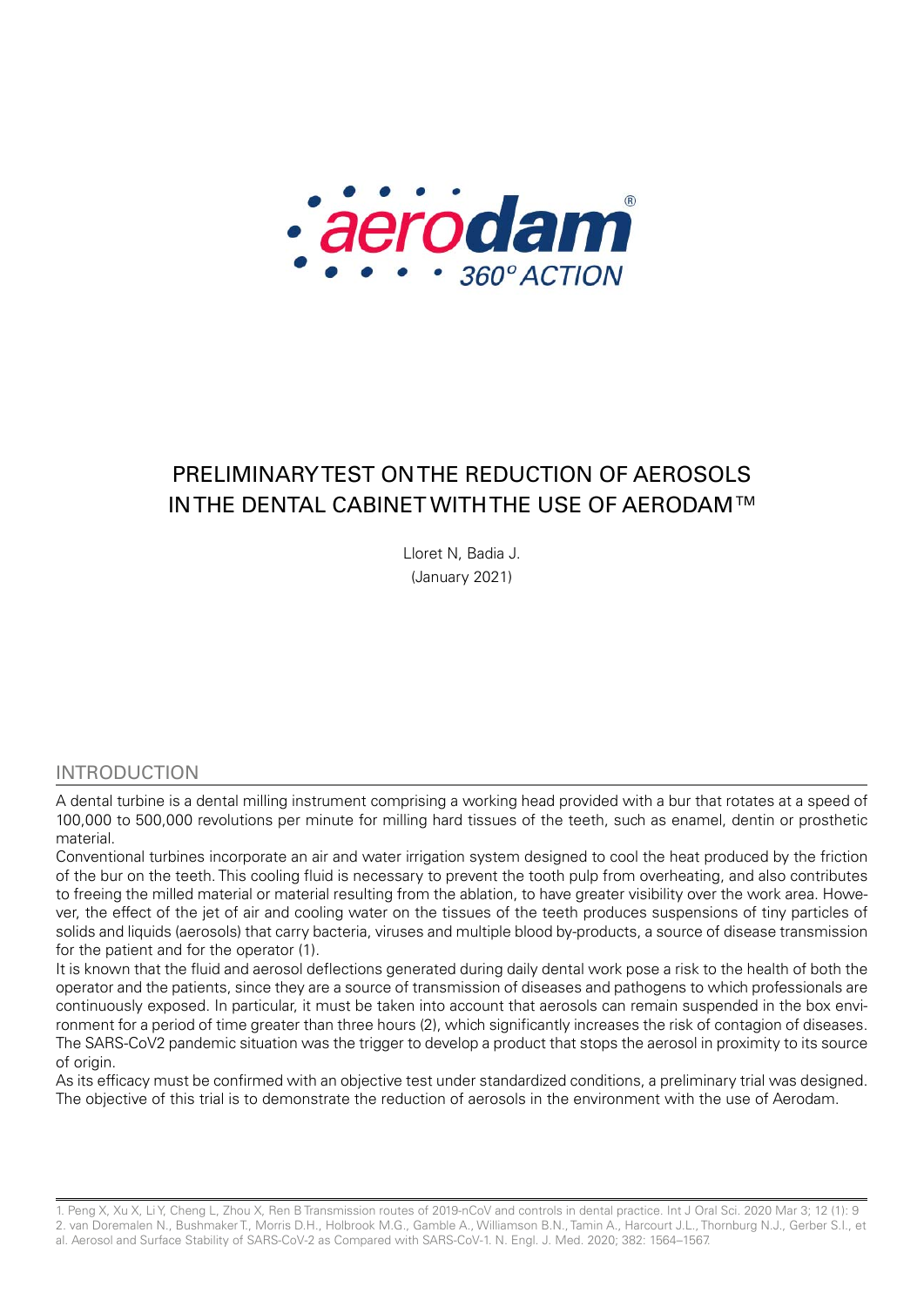

## MATERIAL AND METHODS

In this descriptive study, a typical working position with a turbine is emulated on the second lower left premolar, in a first stage without using the Aerodam device, and in a second stage, using it.



With the intention of capturing the aerosol particles produced by the turbine, a Whatman disc of cotton cellulose qualitative filter of 15 cm. in diameter and 0.18 mm. thick, mounted on a circular methacrylate frame is available. This frame fits into an infundibulum connected to a suction system that sucks the air through the filter at a rate of 216 l / min. All air flow measurements have been performed with an air column float flowmeter "ASA P13-2800".

With the intention of objectifying the aerosol particles, sodium fluorescein (C20H10Na2O5) is used, an odorless orange powder that turns green when mixed with water, in our case at a rate of 1g per liter.

An "Orbitec 008453" type "A" UV lamp is used to detect fluorescein in the aerosols captured by the filter.

To emulate a clinical work situation, a "Bader" phantom is attached to an AG3 permanent denture typodont on the headrest of a "DKL L2 ECO" dental unit. The phantom is separated 20 cm. of the Whatman cellulose disc. A distilled water tank "A.E.B." is connected to this equipment. pressurized to 3 Atm. as a turbine coolant, with two liters of the fluorescein solution. A quadruple spray turbine "B.A. INTERNATIONAL OPTIMA BA525K "with a blunt bur is placed over the mesial fossa of the second lower left premolar of the typodont. Said turbine operates at a regime of 300,000 r.p.m, 2.2 kgf /  $cm<sup>2</sup>$  of pressure in pipes and a water flow of 25 ml / min considered as intermediate.

This equipment has a "DÜRR 600" dental aspiration that develops an aspiration of 260 l / min in the 16 mm hose terminal, which places it at the lower limit of a high volume evacuation ( $> 250$  I / min).

A disposable suction cannula is connected to the phantom to evacuate excess fluid and emulate the flow of air entering the oral cavity.

With aspiration through the filter actuated, the turbine bur is placed perpendicular to the occlusal plane on the mesial fossa of the lower left first premolar and the turbine is operated for two minutes in each of the two experimental groups.



Photographs of the fluorescence on the filters are taken under ultraviolet light with a "Nikon D3000" digital camera. The two experimental groups are: Group I, turbine and saliva ejector aspirating to the maximum (at a rate of 83 l / min). Group II, turbine with Aerodam connected to the 16 mm suction hose terminal and saliva ejector aspirating to a minimum.



#### RESULTS

In Group I, all of the 154 cm<sup>2</sup> were contaminated by more than nine thousand aerosol droplets, while in Group II only six droplets appeared.